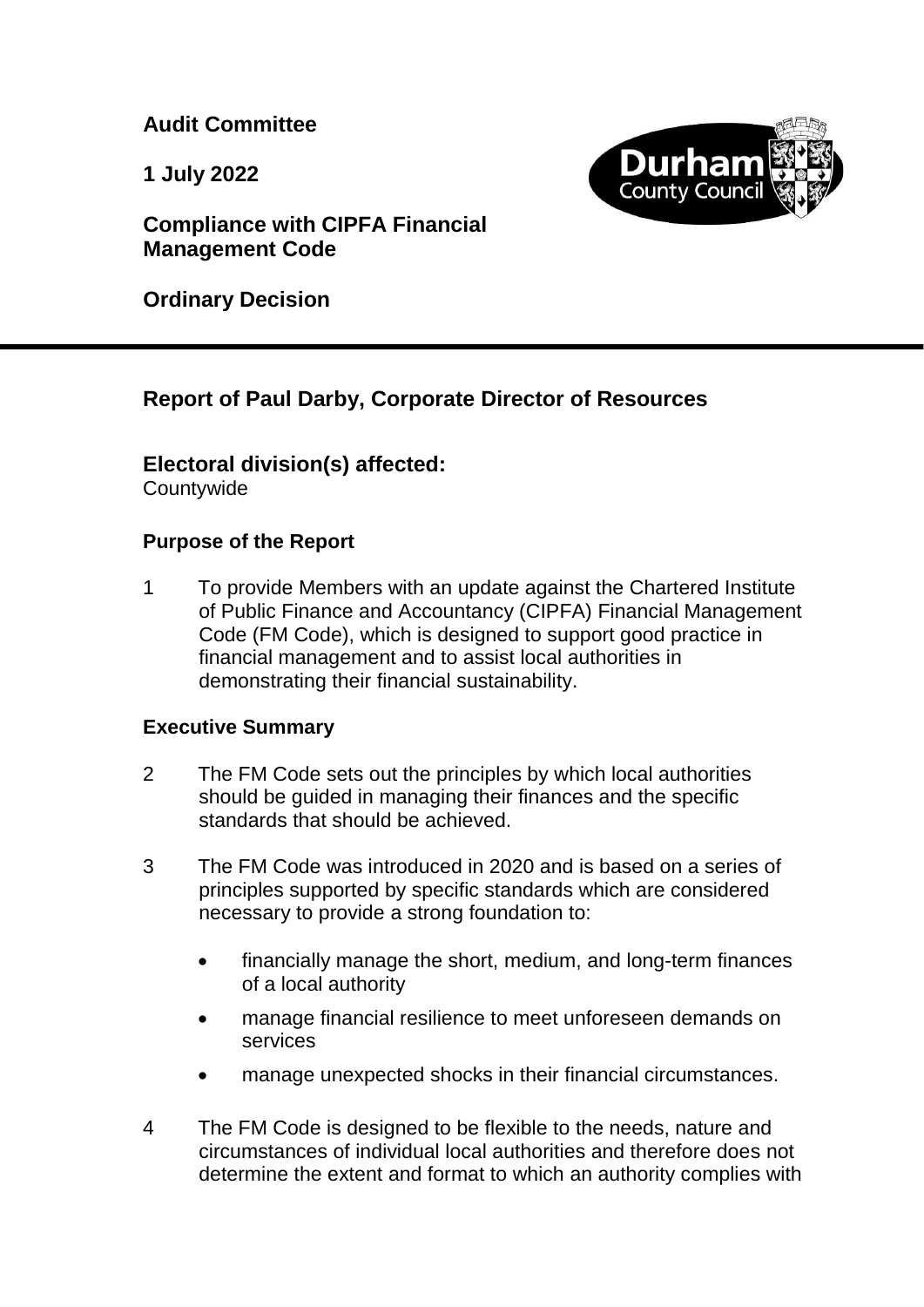the code. It does however guide local authorities towards achievement of specific standards of financial management practice.

- 5 The Internal Audit Plan 2021/22 included a review that sought to evaluate the Council's compliance with CIPFA's Financial Management Code and to identify any improvement opportunities.
- 6 The review concluded that the Council's arrangements comply with CIPFA's Financial Management Code.
- 7 The review identified three improvement opportunities which were reported to Audit Committee in June 2021, as part of the 2020/21 year end reporting. This report provides an update on the identified improvement areas.
- 8 A further self-assessment was undertaken during 2021/22 by the Revenue, Pensions and Technical Finance Manager. This review identified two further improvement opportunities, details of which are included in the report.

#### **Recommendation**

9 It is recommended that Members note the contents of this report.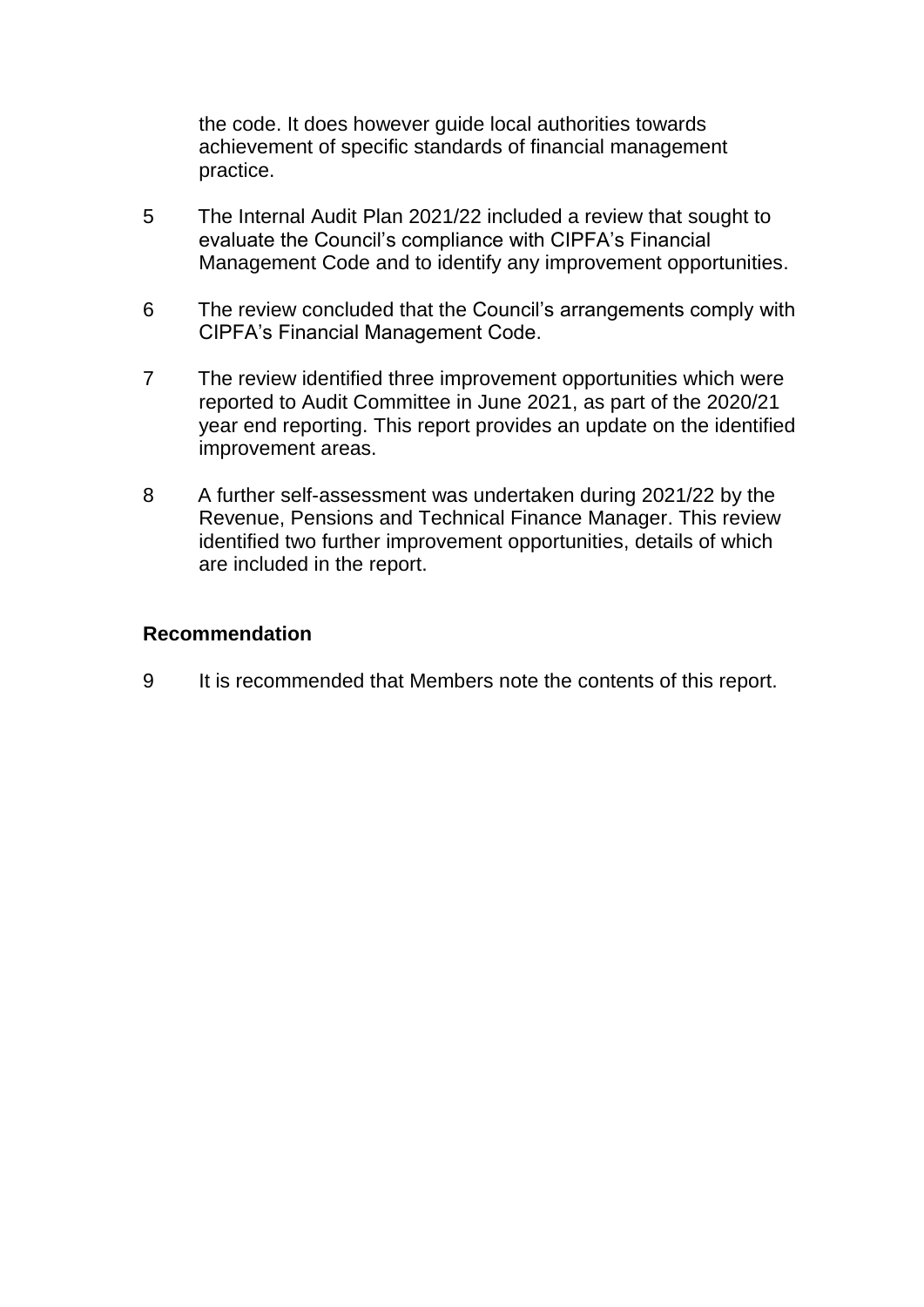# **Background**

- 10 The Chartered Institute of Public Finance and Accountancy (CIPFA) Financial Management Code (FM Code) is designed to support good practice in financial management and to assist local authorities in demonstrating their financial sustainability.
- 11 The FM Code was introduced in 2020 and sets out the standards of financial management for local authorities. The code takes in consideration the varying nature, circumstances and needs of individual authorities and is therefore not prescriptive, rather enabling each authority to determine individual levels of compliance.
- 12 The FM Code is based on a series of principles by which authorities should be guided in managing their finances and supported by specific standards which are considered necessary to provide the strong foundation to:
	- financially manage the short, medium, and long-term finances of a local authority
	- manage financial resilience to meet unforeseen demands on services
	- manage unexpected shocks in their financial circumstances.
- 13 Demonstrating compliance with the FM Code is a collective responsibility of elected members, the chief finance officer (CFO) and their professional colleagues in the leadership team. It is for all the senior management team to work with elected members in ensuring compliance with the FM Code and so demonstrate the standard of financial management to be expected of a local authority. In doing this the statutory role of the section 151 officer will not just be recognised but also supported to achieve the combination of leadership roles essential for good financial management.
- 14 The FM Code builds on established CIPFA Prudential and Treasury Management Codes which require local authorities to demonstrate the long-term financial sustainability of their capital expenditure, associated borrowing and investments.
- 15 The FM Code applies a principle-based approach. It does not prescribe the financial management processes that local authorities should adopt. Instead, the code requires that a local authority demonstrates that its processes satisfy the principles of good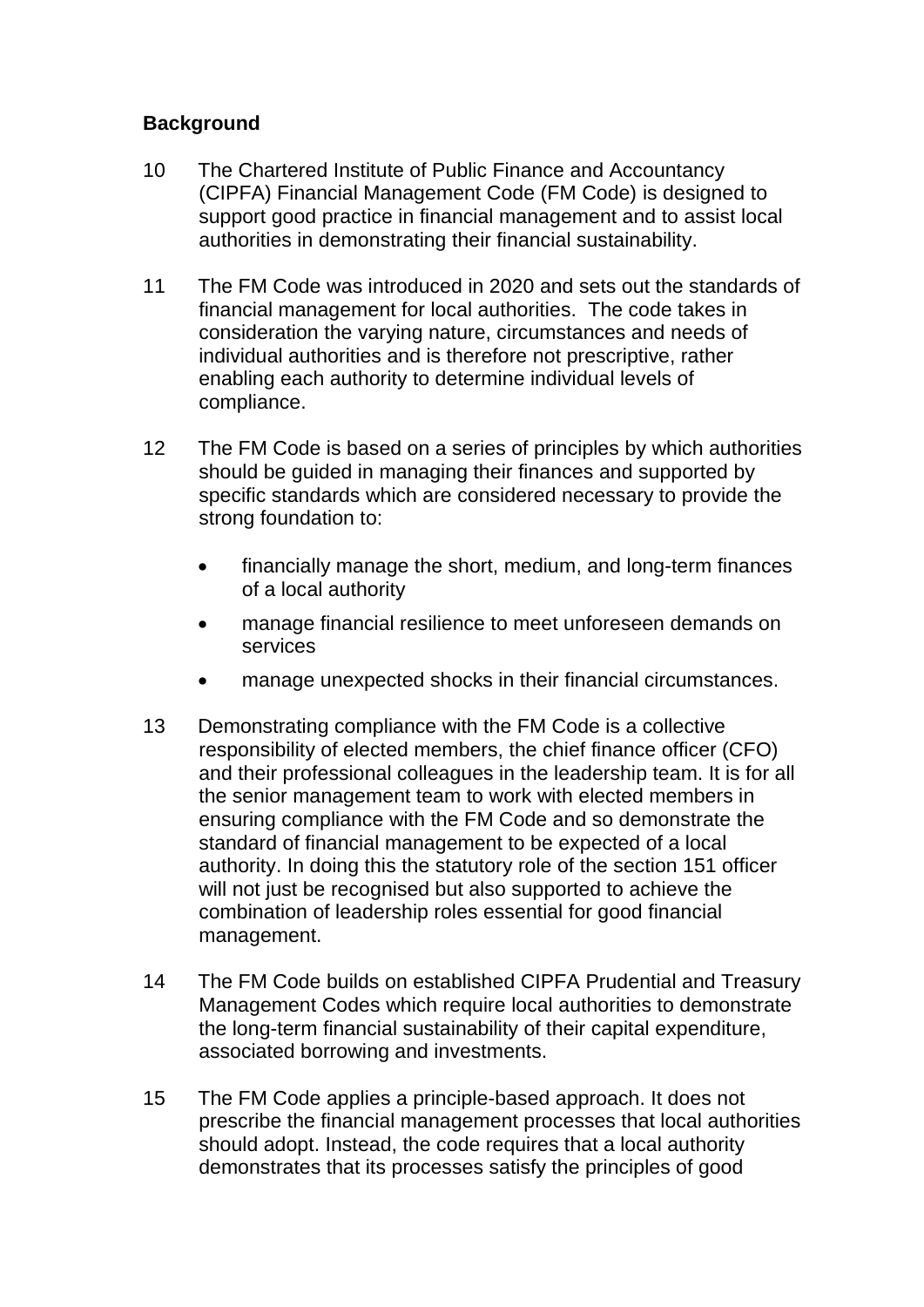financial management for an authority of its size, responsibilities, and circumstances.

- 16 The FM Code acknowledges that good financial management is proportionate to the risks to the authority's financial sustainability posed by the twin pressures of scarce resources and the rising demands on services.
- 17 The series of principles focus on an approach that assists in determining whether, in applying specific standards of financial management, a local authority is financially sustainable. The six principles are as follows:
	- Organisational leadership demonstrating a clear strategic direction based on a vision in which financial management is embedded into organisational culture.
	- Accountability based on medium-term financial planning that drives the annual budget process supported by effective risk management, quality supporting data and whole life costs
	- Financial management is undertaken with transparency at its core using consistent, meaningful, and understandable data, reported frequently with evidence of periodic officer action and elected member decision making.
	- Adherence to professional standards is promoted by the leadership team and is evidenced.
	- Sources of assurance are recognised as an effective tool mainstreamed into financial management, including political scrutiny and the results of external audit, internal audit, and inspection.
	- The long-term sustainability of local services is at the heart of all financial management processes and is evidenced by prudent use of public resources.
- 18 These principles further translate into 17 financial management standards. These standards are as follows:
	- The leadership team is able to demonstrate that the services provided by the authority provide value for money.
	- The authority complies with the CIPFA Statement on the Role of the Chief Finance Officer in Local Government (2016).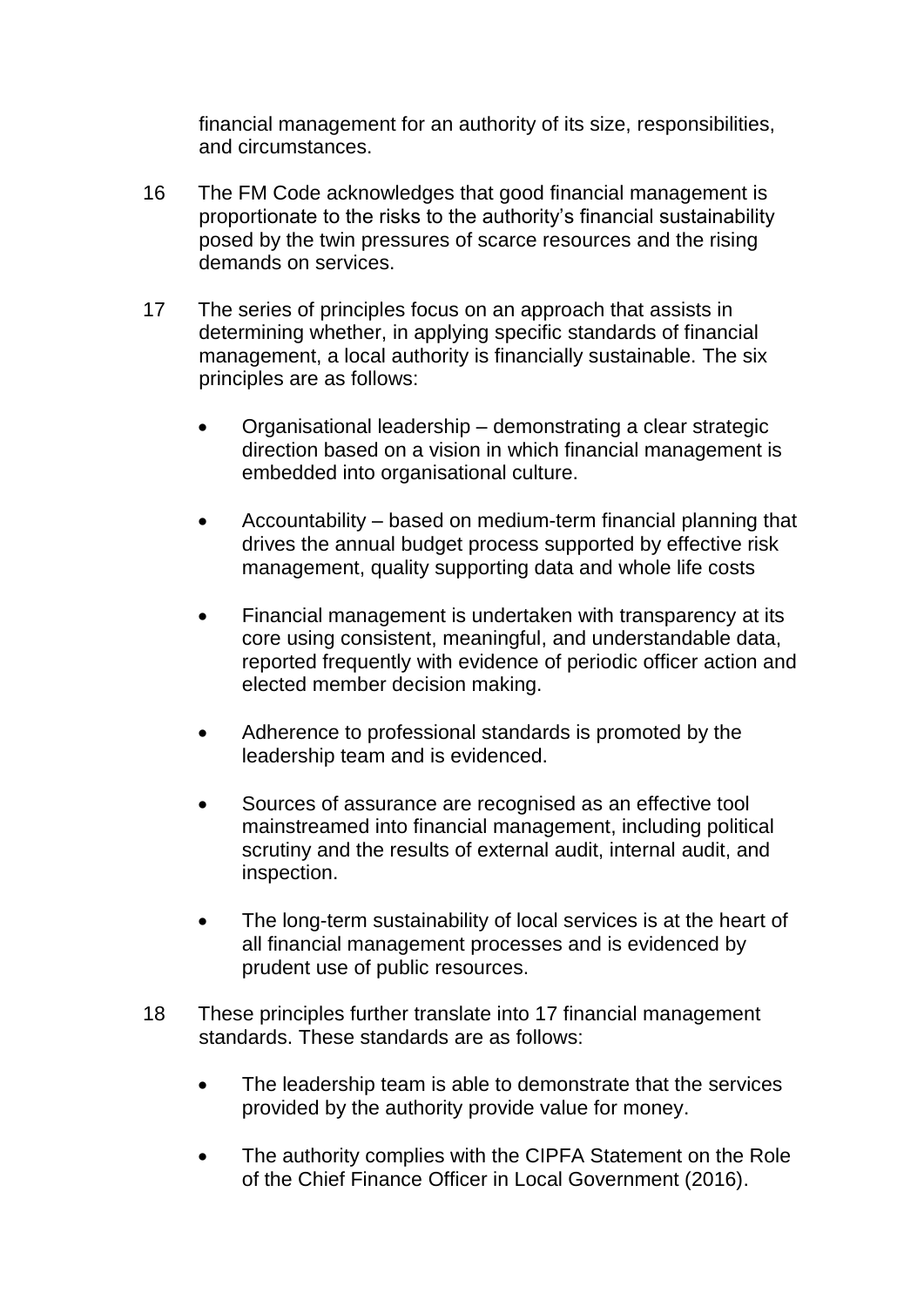- The leadership team demonstrates in its actions and behaviours responsibility for governance and internal control.
- The authority applies the CIPFA/SOLACE Delivering Good Governance in Local Government: Framework (2016).
- The financial management style of the authority supports financial sustainability.
- The authority has carried out a credible and transparent financial resilience assessment.
- The authority understands its prospects for financial sustainability in the longer term and has reported this clearly to members.
- The authority complies with the CIPFA Prudential Code for Capital Finance in Local Authorities.
- The authority has a rolling multi-year medium-term financial plan consistent with sustainable service plans.
- The authority complies with its statutory obligations in respect of the budget setting process.
- The budget report includes a statement by the chief finance officer on the robustness of the estimates and a statement of the adequacy of the proposed financial reserves.
- The authority has engaged where appropriate with key stakeholders in developing its long-term financial strategy, medium-term financial plan, and annual budget.
- The authority uses an appropriate documented option appraisal methodology to demonstrate the value for money of its decisions.
- The leadership team takes action using reports, enabling it to identify and correct emerging risks to its budget strategy and financial sustainability.
- The leadership team monitors the elements of its balance sheet which pose a significant risk to its financial sustainability.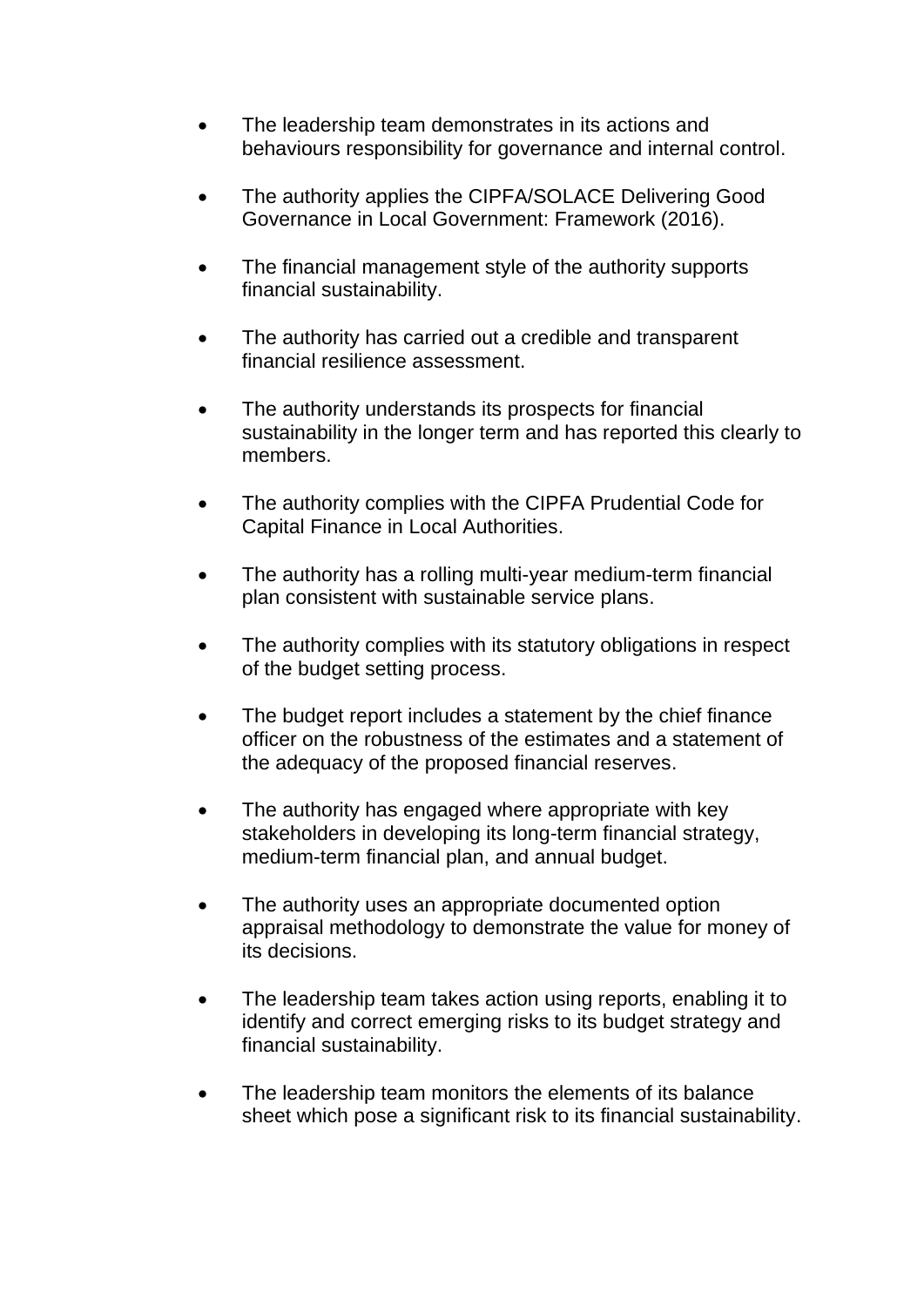- The chief finance officer has personal responsibility for ensuring that the statutory accounts provided to the local authority comply with the Code of Practice on Local Authority Accounting in the United Kingdom.
- The presentation of the final outturn figures and variations from budget allow the leadership team to make strategic financial decisions

## **Internal Audit Review of Durham County Council's Compliance with the CIPFA Financial Management Code and subsequent update**

- 19 The Internal Audit Plan 2021/22 included a review that sought to evaluate the Council's compliance with CIPFA's Financial Management Code and to identify any improvement opportunities.
- 20 The review undertaken and reported its findings to the Audit Committee in June 2021.
- 21 This review concluded that 'Durham County Council's arrangements comply with CIPFA's Financial Management Code, with only three improvement opportunities identified as Medium Priority'.
- 22 The following updates are provided in terms of addressing the three improvement opportunities identified:

## **Improvement Opportunity 1 - A record is not maintained of the experience, skills, and qualifications of each member of the Finance Team**

A review was undertaken in December 2021 of the job description and role profiles within the Corporate Finance function in order to ensure consistency at each level and throughout the hierarchy.

Further to this, the experience, skills, and qualifications of the Corporate Finance staff have been recorded, and in line with the service workforce plan, further opportunities for learning, growth and development via the qualification and developmental mentoring schemes and learning pathways have been introduced.

 **Improvement Opportunity 2 - An external peer review of the authority's financial style has not been carried out since October 2012.**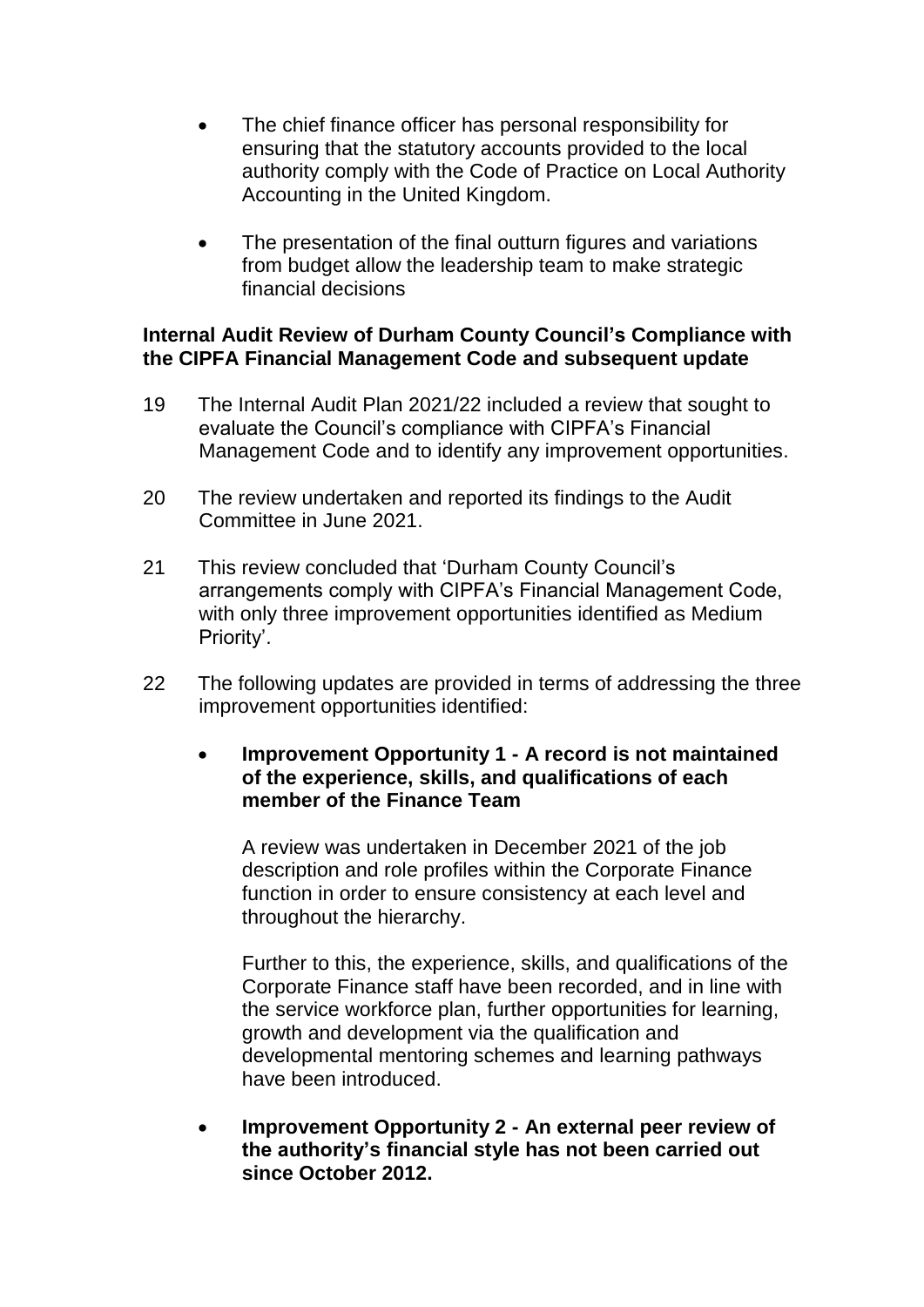A peer review of DCC financial prospects, key financial risks it faces and the use of objective measures on resilience and sustainability was undertaken by the Corporate Director of Business and Resources at South Tyneside Council in September 2021.

The review concluded that the financial management at DCC is strong and the financial foundations of the Council robust. The assumptions underpinning its financial planning are generally reasonable and prudent with key risks identified related to its ongoing financial resilience and sustainability.

A small number of areas where the Council may wish to assure itself that its approach continues to be robust and appropriate account has been taken of financial risk were highlighted

The Head of Corporate Finance and Commercial Services has considered these areas and has concluded that the Council's approach remains robust and considers the financial risks involved are being managed.

#### **Improvement Opportunity 3 - The authority's Asset Management Plan is out of date.**

The Corporate Asset Management Plan has been updated and a 2 year interim plan was approved by the Corporate Property Board on 17 May 2022.

#### **2021/22 Self - Assessment**

- 23 Following discussion with the Chief Internal Auditor and Corporate Fraud Manager, the Revenues, Pensions and Technical Finance Manager undertook a self -assessment review in April 2022. This approach was agreed as appropriate by our external auditors, Mazars.
- 24 The 17 financial management standards and previous Internal Audit findings were re-visited, and the outcome/ updates documented.
- 25 The self-assessment review identified two further improvements for consideration. These are as follows: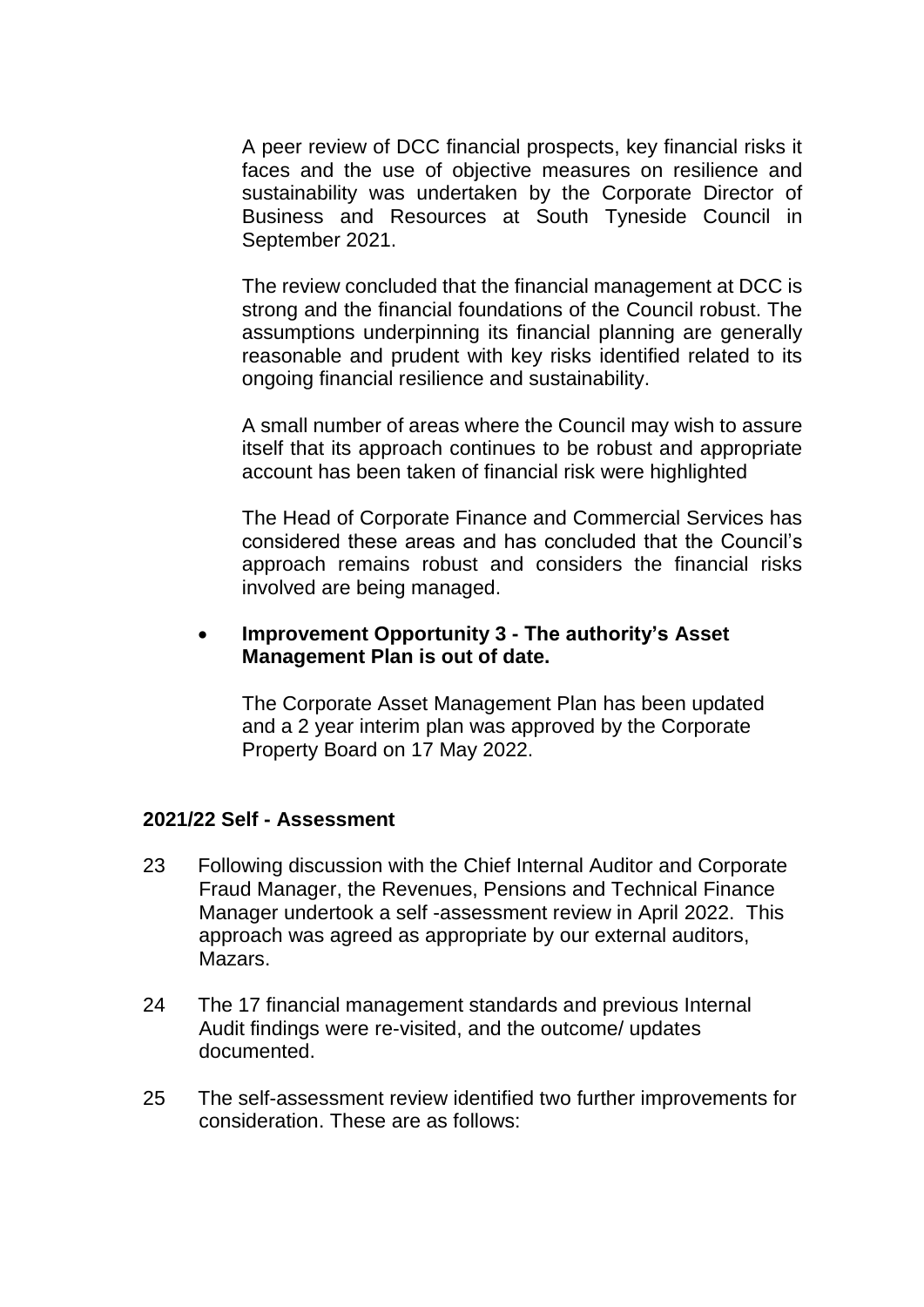**2021/22 Improvement Opportunity 1** - **A review of Reports and Oracle BI Dashboards should be undertaken to ensure relevance.**

Any review should be in conjunction and should complement the Corporate BI review in the interim whilst a corporate solution is completed

## **2021/22 Improvement Opportunity 2 – Review of Budget Managers local government finance knowledge**

To further complement the Corporate Budget Manager Training Programme, a review via service management teams to identify service Budget Manager local government finance knowledge and, where required, provide further consistent training would add value across the authority.

- 26 The Self-Assessment has sought to further evaluate the Council's compliance with CIPFA's Financial Management Code and to identify any further improvement opportunities
- 27 The review has concluded **Durham County Council's arrangements continue to comply with CIPFA's Financial Management Code**

|--|